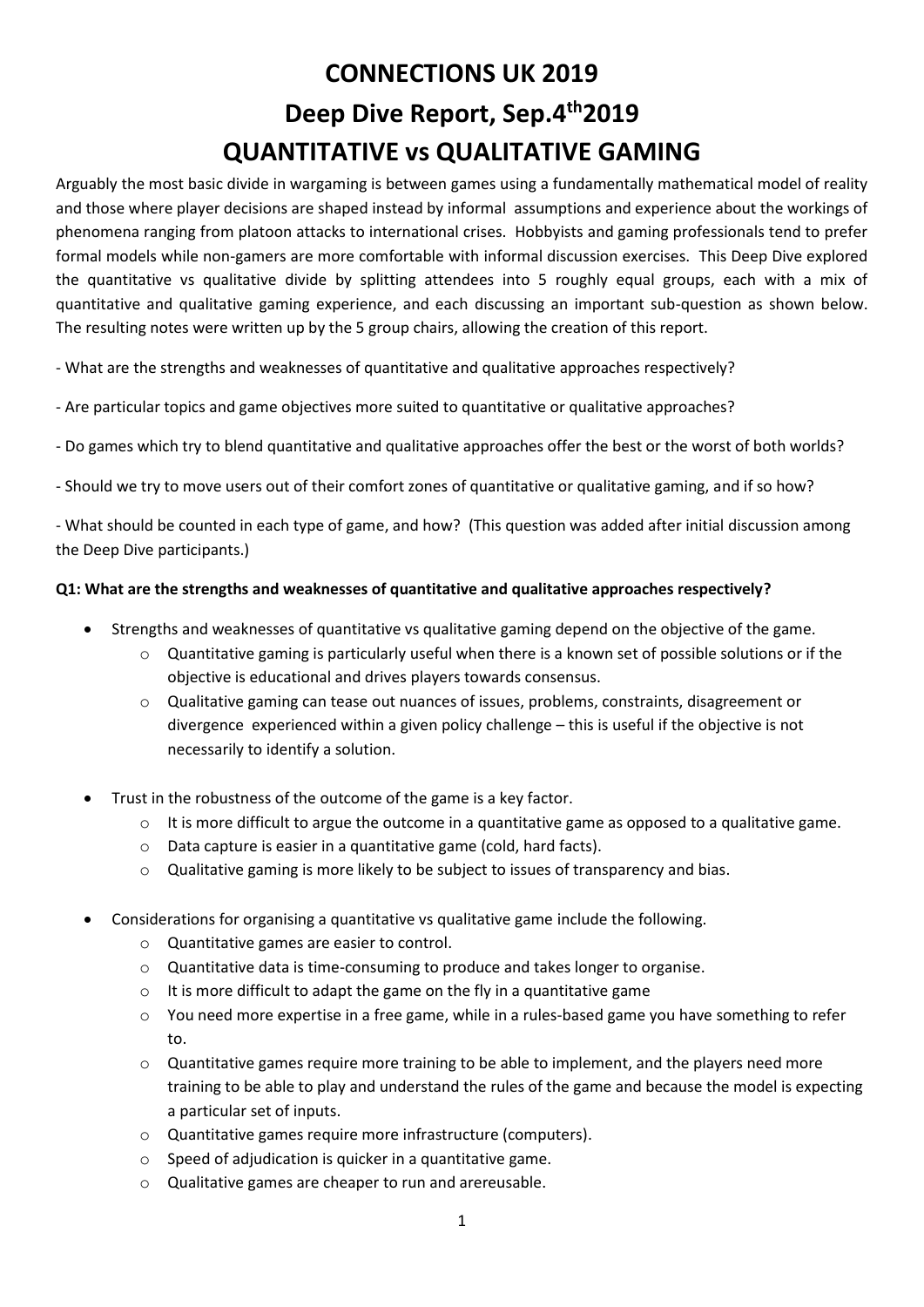- $\circ$  Qualitative gaming is very dependent on the participants and vulnerable to group-think, which is perhaps acceptable in an educational game vs a game evaluating defence capability development options
- $\circ$  Quantitative games are easier to disrupt, so the quality of the game play is highly dependent on the facilitator.

### **Q2: Are particular topics and game objectives more suited to quantitative or qualitative approaches?**

- Consideration of which type of game to use can be considered a multi-stage process:
	- $\circ$  The topic and objective may not be aligned with respect to the type of game being considered.
		- For example, a game's objective may be to convey a qualitative training message while its playing process is a primarily quantitative one.
		- High numbers of qualitative games can produce quantitative results.
	- o Target audience can dictate the type of game.
		- Qualitative games can be more suited if players are inexperienced
		- Quantitative games can be more suited if players are experienced
	- o Feasibility of game requirements can define the type of game
		- Resource must be considered for quantitative and qualitative games alike
		- Game design may dictate the game type (data collection process)
		- For a qualitative game, human SME judgement is required
		- For a quantitative game, data and parameter definitions are required
	- $\circ$  The output of the game has a heavy weighting on the type of game
		- For some topics, qualitative and quantitative games are equally suited
		- **The objective will primarily define the type of game**
		- The distinction between whether qualitative or quantitative games should be used is how the output is used after the game
- Summary: it depends!
	- $\circ$  Struggled to define how to fit topics and objectives to qualitative/quantitative games in the short timeframe, but a short list is given below.

#### **Topics and Objectives suited to:**

- Qualitative Games
	- o Policy-oriented
	- o Future/innovation
	- o Hybrid warfare
	- o Generating new ideas
	- o Gaining insight
	- o Training
- Quantitative Games
	- o Course-of-action analysis
	- o Comparison of data directly between red/blue
	- o Stochastic processes
	- o Statistical analysis
	- o Validation

## **Q.3: Do games which try to blend quantitative and qualitative approaches offer the best or the worst of both worlds?**

A vote at the beginning of the session showed that 80-90% of attendees were in favour of blended games (with caveats).

1. It's all in the Design! (as with all wargames)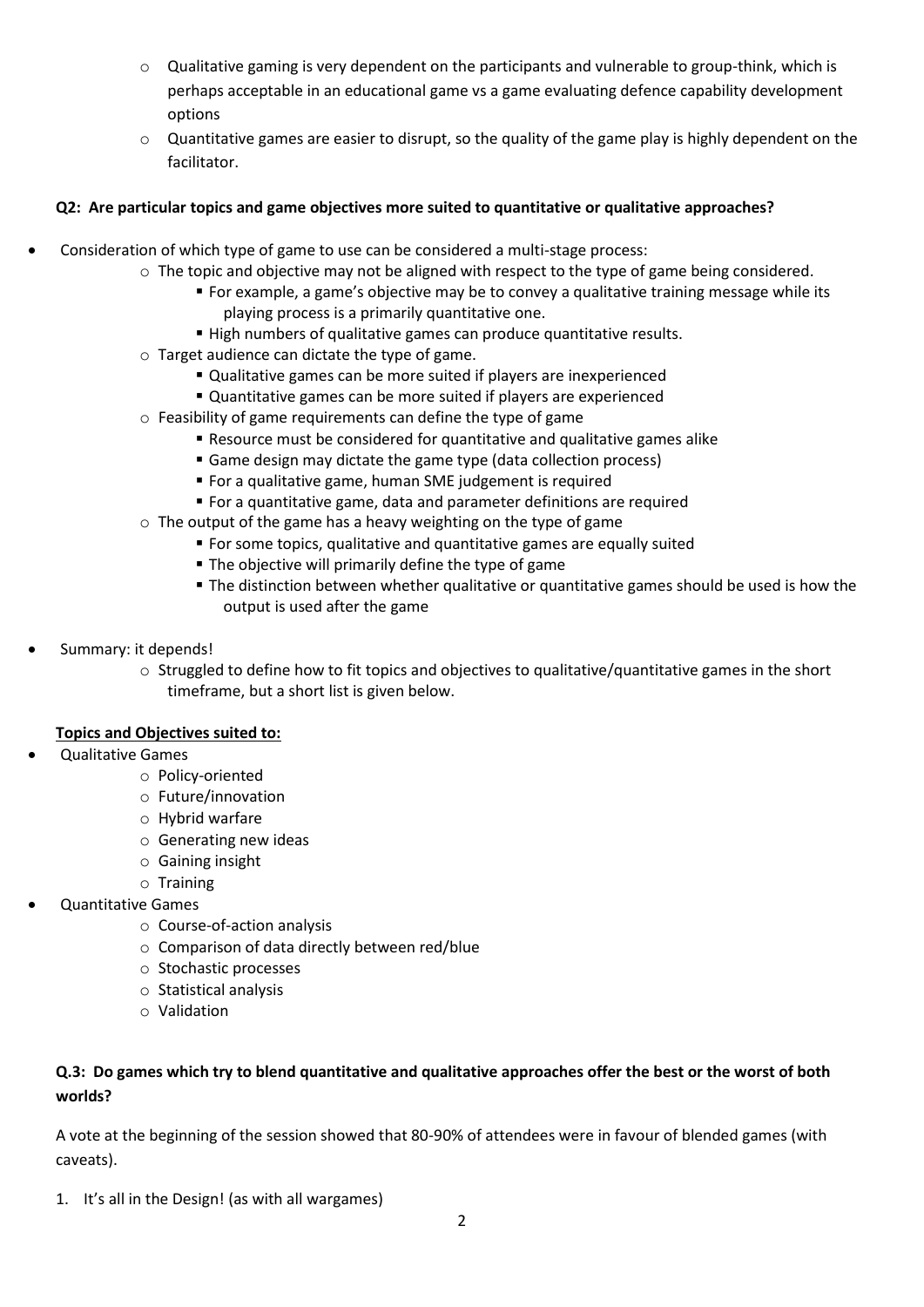- a. What is the aim/question does it have elements that are best investigated by one type or the other, if a mix then a blended approach may work best
- b. What is the situation? As above, some elements of games lend themselves better to either 'Q' (politics more qual, tank on tank more quant?). The level of game (tac, op, strat) may have a bearing on this, but not always.
- c. Does size matter? Will some games always suit certain types? Strat Pol-Mil is likely to be qual, Tactical unit combat likely quant, so is operational most likely to be blended? Or does it depend on the type of conflict/competition? ie Stabilisation vs Conventional conflict?
- d. What do the following expect?
	- i. Customer what do they have in their minds' eye about your work? Is it all about the shiny event or detailed analytical output? Have they seen one type of game or the other and liked it? It may be that a blended game provides a good balance of good output and what they are expecting!
	- ii. Players/Attendees. Seasoned wargamers, or complete novices but with relevant knowledge? What will be most accessible, and what are they expecting? It may be that they are looking forward to seeing some dice rolls, but not able to digest a very detailed rulebook.
- e. What expertise do you have in the facilitation/design team, and who is available for the actual event? The game will fall over on its weaknesses; by having a blended game you need experts in both Qs.
- f. How will the output be used? If it is essential to have highly detailed numerical output then a blend may not be fit for purpose. However, have the discussion about what detail is required.
- g. Time and budget, and what's in the cupboard. T&B are always the ultimate arbiters for professional games. Lack of either may mean that you can add bits onto something already in the cupboard, so may decide the type, or adapt/blend to make it closer to what you require. Broadly, a qualitative game is quicker to generate, so could be the base that quant elements are added to as you have time.
- 2. Discussion points on when a blended approach may fail
	- a. When it needs more variety of resource and that is not available, then falls down when it is pushed ahead anyway
	- b. It needs to be credible, so yet again all parts need to be done well
	- c. Coherency if it becomes 2(+) games existing in roughly the same space and time, rather than a single whole game with interlinking implications
- 3. Things that need to be considered
	- a. What data do you have available? Will qualitative elements allow 'papering over the cracks', or will it just lead to less understood areas (ie Influence, Cyber, C2 etc) being either ignored, or being turned into 'magic wand/fairy dust' by a convincing player?
	- b. In many cases, a blended approach allows some space for going off playbook and adding some innovative thought. However, I have also run quantitative games where the player used very well defined units in a very innovative way, and some qualitative games where everyone just did the same old thing and acted on their same old biases.
	- c. Biases a single quantitative designer may just bake in all their biases; maybe a blended game can counteract that? Or maybe it just introduces a whole new set as well as those from a set of players?
	- d. Could a blended programme of work fulfil the requirement better? This would allow for a range of perhaps smaller games along with perhaps a variety of analysis using simulation and other techniques. This has the advantage of the customer then not expecting all the answers to come from a single big event.
	- e. Can any game ever only be quantitative? If there is a chat about the tactics being used over coffee, and then an agreement to change tactics, or work together in a different way, maybe with the promise of a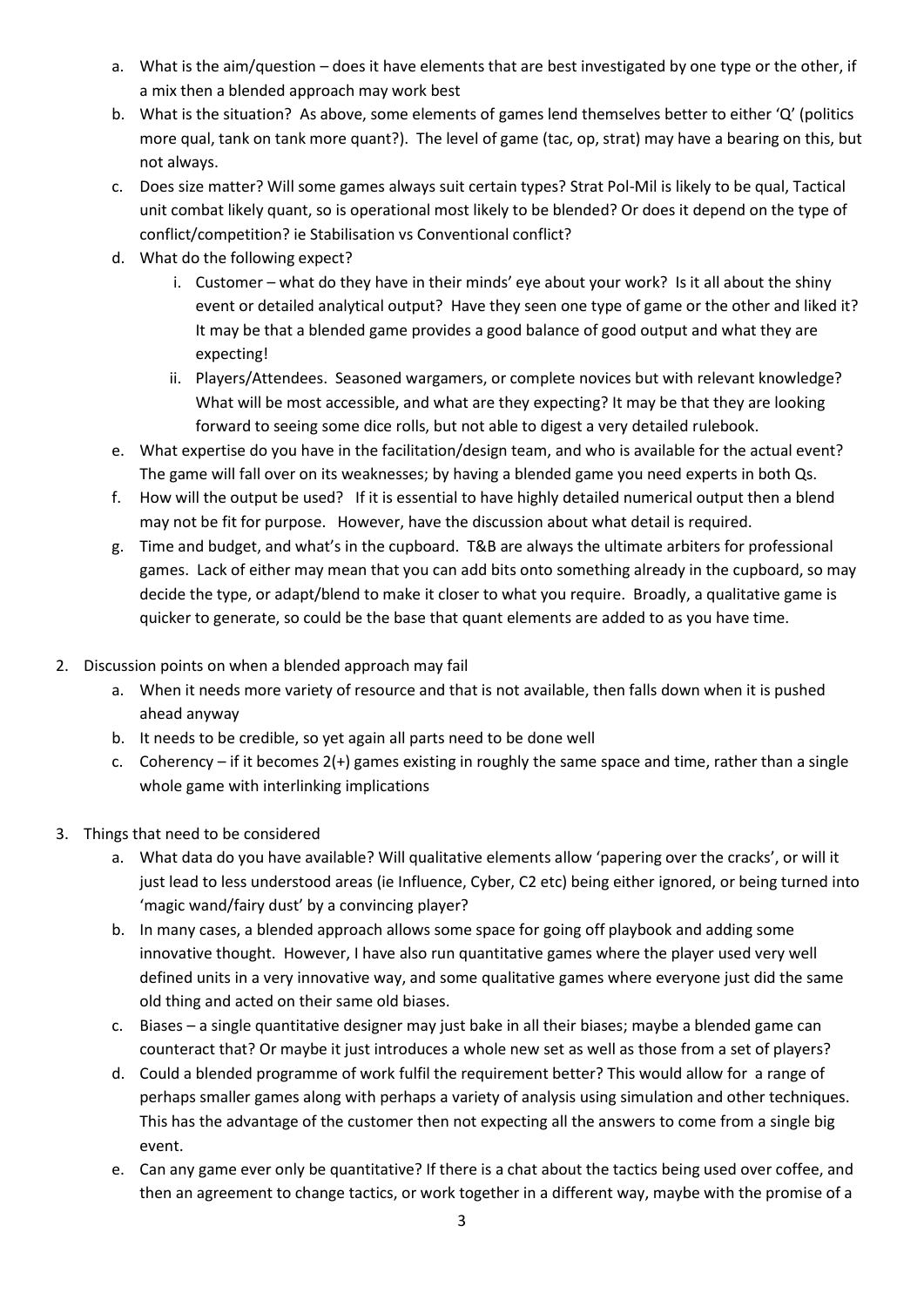few beers for being a 'forlorn hope' or the chance of glory, then hasn't a load of new, intangible metrics been added? Does that make it qualitative and should this all be captured too? Equally, if players come from a branch of the military that is trying to make the case for a certain bit of kit, are they more likely to use that in the game to try and show its utility? Is there already a political sub-game being played before the dice rolling even commences?

## **Q.4: Should we try to move users out of their comfort zones of quantitative or qualitative gaming, and if so how?**

Yes we should for *stakeholders and customers.* A professional wargamer should be the one who decides what level of quantification is appropriate and affordable. Some questions are much better answered with a quantitative game (e.g. "how should low level tactics change if we get a new anti-tank missile?"). Others, such as inventing entirely new concepts, may better suit a qualitative approach. But qualitative games tend to be cheaper, so given time and budget constraints, compromises may have to be made. How much is for the professional to decide. With stakeholders the rule should be "Engage… engage… engage… but be prepared to walk away".

No we should not as much for *participants*. We should try to keep participants comfortable, otherwise we may build up resistance to the games.

Some players will dislike the "role play" aspects, the "blank page" aspects and the dominance of the facilitator that come with qualitative games. Others will dislike the straitjacket of quantitative rules, especially if the rules do not conform to their view of reality.

Beware that professional wargamers may not be typical of the population as a whole. 90% of wargamers may be immediately happy with the level of abstraction in a commercial board game. Probably a lower percentage of the participants we get for our games will also be.

Yes we should if the wargame is for *training purposes*. People learn more when at the edge of their comfort zone (although not over it). If a wargame is to train, it should push people to the edge of their thinking, not just get them to repeat doctrine. Note that using a language that players understand can help them extend their comfort zone. For example, Bankers are used to numbers, so they may feel happy expressing a qualitative effect as a number (e.g. "How happy are you on a scale of 0 to 10?").

No we should not if the wargame is analytical and the person is a *subject matter expert*. Hopefully SMEs should be brought to a wargame to add their expertise to the game and should be used in a role they feel comfortable with (an infantryman should play an infantryman, not a logistician).

In summary, in an educational game students learn best at the edge of their comfort zone; in an analytical game SMEs can teach better when well within their comfort zone.

Note that being in a comfort zone depends on the other players as well as the the game that they are playing. In a particular wargame, Colonels beat Captains, and felt comfortable. When the Captains were replaced by local wargaming nerds then the Colonels lost and felt uncomfortable. They may have learnt more in the second wargame, but taught more in the first.

#### **Q.5: What should be counted in each type of game and how?**

- What should you measure and why?
	- $\circ$  Danger of making what can be counted important, rather than finding ways to measure what actually is important.